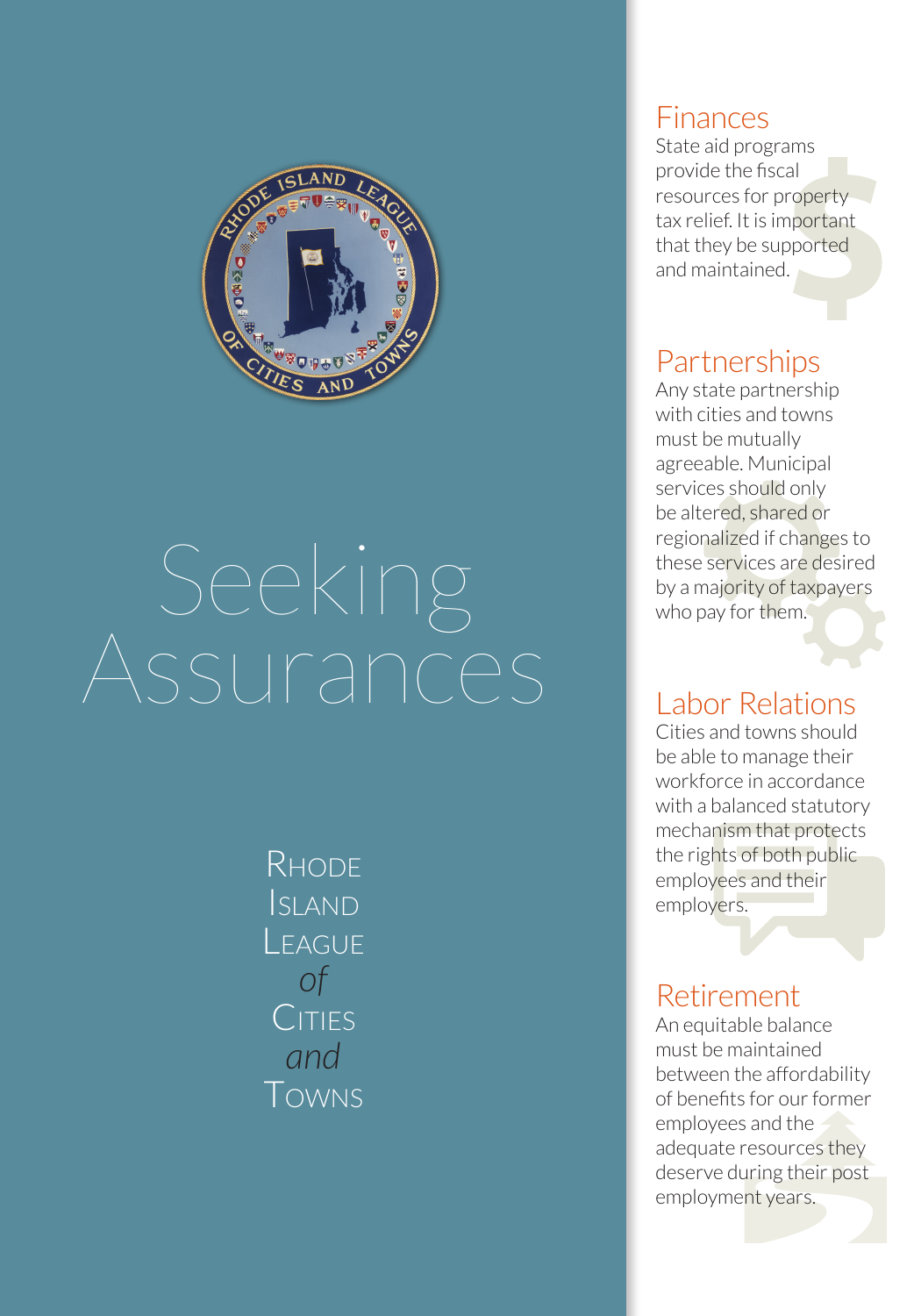Unicipal officials want to establish<br>a positive relationship with our<br>new Governor and continue to a positive relationship with our new Governor and continue to work cooperatively with the members of the General Assembly. To accomplish this, municipal officials will be conveying their support of the League's legislative policy goals as described in this pamphlet and as summarized in the following areas:

**City and Town Finances:** Our policies assure that positive municipal financial conditions be maintained, and existing state aid programs providing property tax relief and the fiscal resources for critical school and municipal infrastructure improvements be supported.

**State / Local Partnership:** Our policies assure that any state intervention in municipal affairs be reasonable and that municipal services will only be altered, shared or regionalized if changes to these services are desired by a majority of taxpayers who pay for these services.

**Labor Relations:** Our policies assure that cities and towns be afforded the ability to manage their workforce in accordance with a balanced statutory mechanism that fairly and indiscriminately protects the rights of both public employees and their employers.

Retirement Affordability: Our policies assure that a delicate balance be maintained between the affordability of benefits for our former employees and the adequate resources they deserve during their post employment years.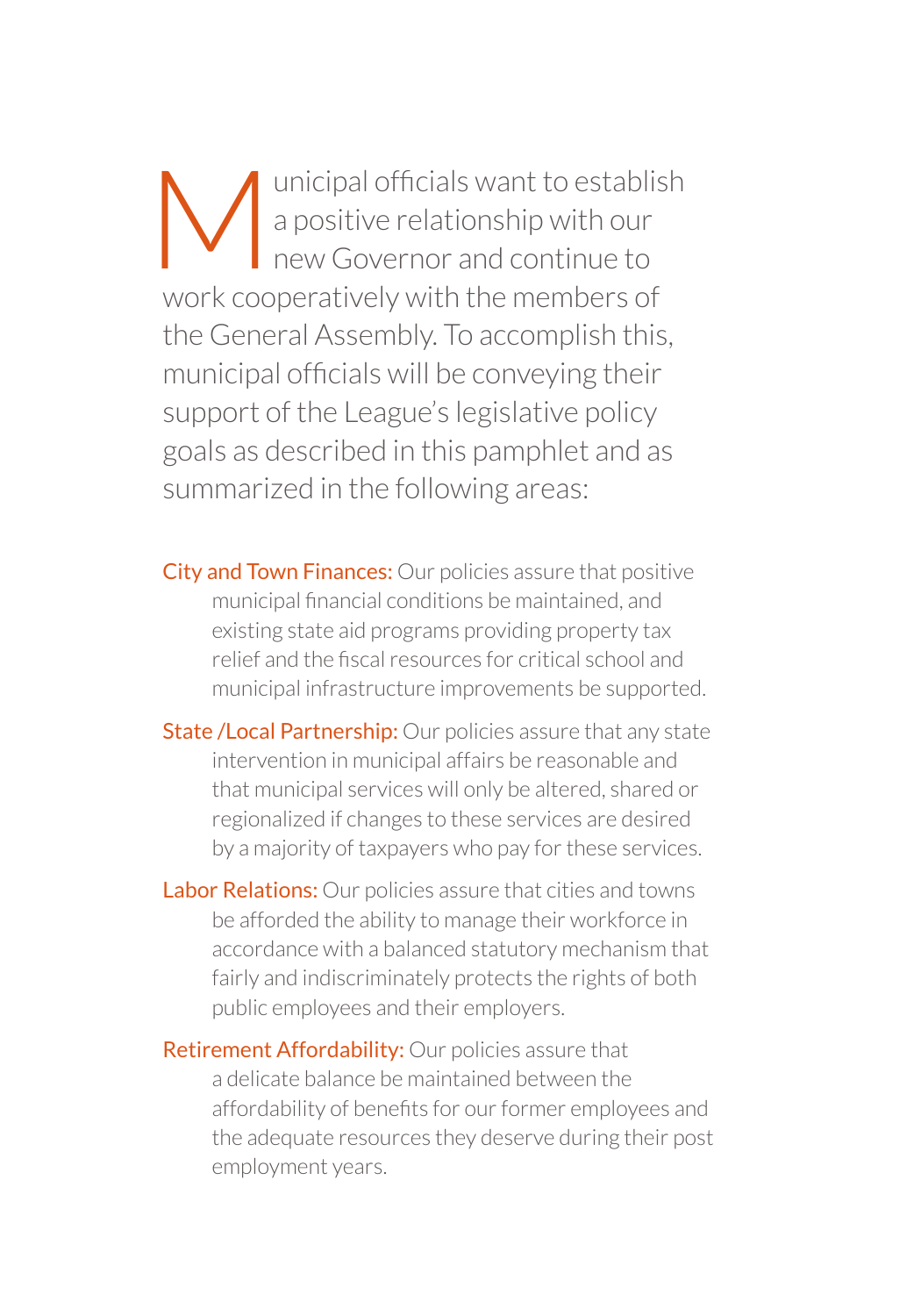# City and Town Finances

#### **Improved Financial Position**

Cities and Towns have worked hard to improve their financial position since the depths of the recession and the loss of over \$200 million dollars in state aid. Most of them have been successful. Since 2010, fund balances of our 39 cities and towns have increased by more than \$80,000,000. Unfortunately, some have been more successful than others. It remains the case that a handful of Rhode Island's urban core cities remain in a financially precarious position. Our employees have sacrificed, services have been cut, and property taxes have been increased, but that has not been enough. It was a positive that the school aid formula was funded, but more needs to be done to help stabilize local municipal finances and reduce local government reliance on the property tax to support municipal services.

#### **School Funding Formula**

A positive element of the legislature's annual budget was continued support of the school funding formula. We seek assurances of continued support to stay on schedule as well as fair and comprehensive school construction funding. Financial incentives to address local pension and OPEB funding are also endorsed.

#### **No. 3 School Construction**

School Housing Aid grew rapidly from \$25.5 million in FY 2000 to a peak of \$74.6 million in 2013, declining to \$67.7 million this year. For over 30 years, cities and towns had a secure commitment from the state on assisting in the financing of school construction and renovation projects. This commitment endured through numerous recessions even when other state aid programs were negatively affected.

In 2011, the legislature enacted a moratorium on projects other than those related to life and health safety. There have been a number of proposals to unlock the spigot including the creation of a bond bank. Our members are open on the details of the solution but are committed to forging a solution. There is no reason that our current generation of students should go without the facilities conducive to learning and achievement that the last generation enjoyed.

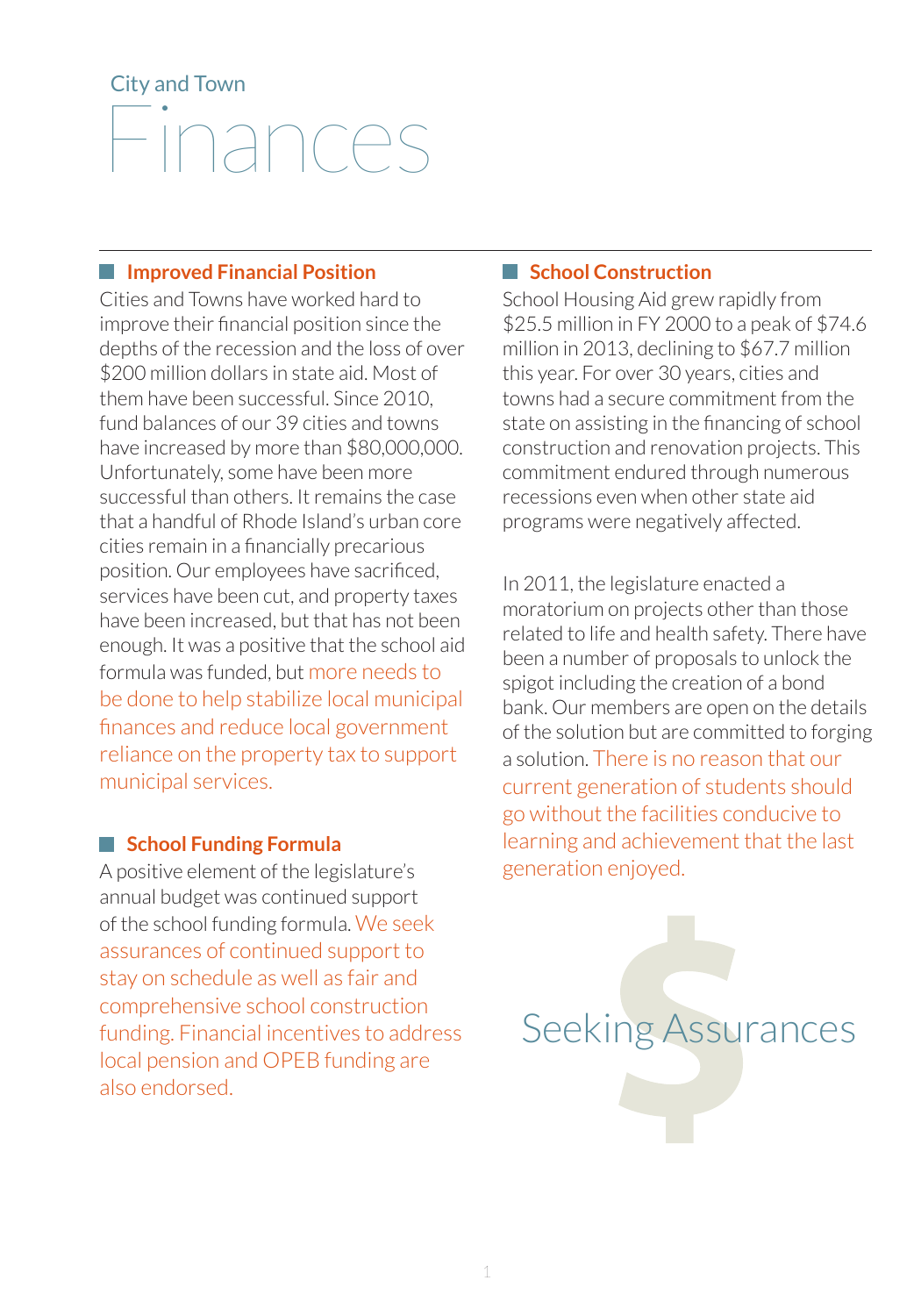#### *Finances continued...*

#### **State Aid Assurances**

Various state aid to cities and town programs have been initiated and suspended over the last 25 years. Here are the most significant.

- **General Revenue Sharing** Last fully funded at \$65.1 million in FY 2007. Now totally eliminated.
- **Motor Vehicle Excise Tax Phase Out** Last fully funded at \$136.2 million in FY 2007. Now funded at only \$10 million.
- Through 1989, the state paid 60% of teacher **retirement costs**. Their 40%

state share this year is \$81.3 million. If 60% sharing still applied, the state would be spending \$121.9 million and local costs would be reduced by \$40.6 million. In our neighboring states of Connecticut and Massachusetts, the state pays 100% of teacher retirement costs.

• There have been some modest increases in other **state aid programs**. Payment in Lieu of Taxes (PILOT) has been increased from a baseline of \$27.8 million to \$40.1 million. Municipal Incentive aid was introduced in FY 2014 at \$5 million.

|                         | <b>Base</b><br>Appropriation | Year | <b>Now</b> | Annualized<br>Loss |
|-------------------------|------------------------------|------|------------|--------------------|
| General Revenue Sharing | \$65.1                       | 2007 | $S-$       | \$(65.1)           |
| Motor Vehicle Phase Out | \$136.2                      | 2007 | \$10.0     | \$(126.2)          |
| Teacher's Retirement    | \$36.9                       | 1989 | \$81.3     | \$(40.6)           |
| PII OT                  | \$27.8                       |      | \$40.1     | \$12.3             |
| Municipal Incentive Aid | $S-$                         |      | \$5.0      | \$5.0              |
| Total                   |                              |      |            | \$(214.6)          |

#### The annualized losses in state aid can conservatively be estimated at \$214.6 million.

 $\blacktriangle$ The chart above illustrates the fiscal consequences of "promises made – promises broken" fiscal policy that only result in a higher reliance on property taxes by our cities and towns. Ironically, the increased reliance on property taxes resulting from these broken promises is the very antithesis of the rationale for the creation of these aid programs!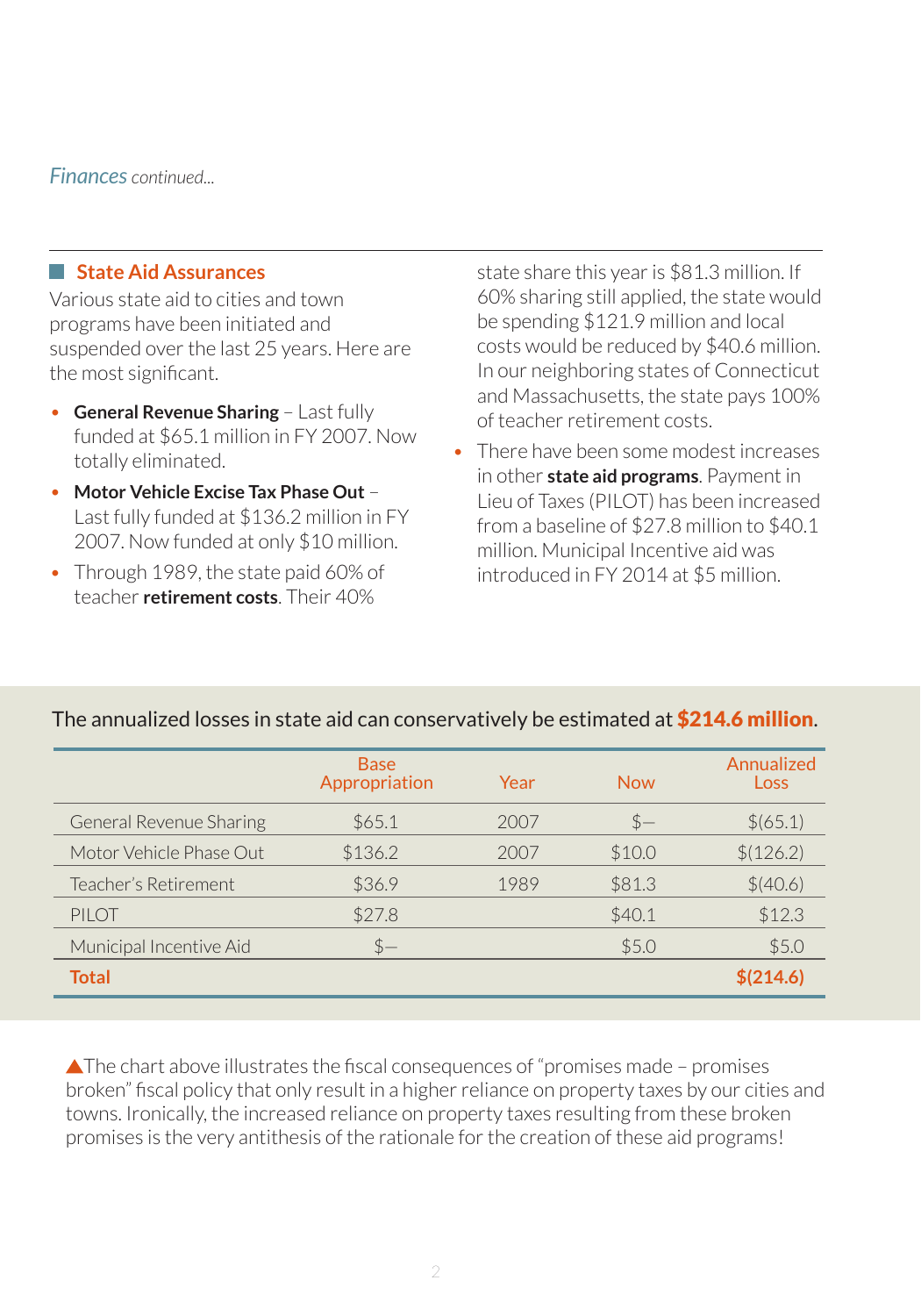*Finances continued...*

#### **Tax Appeals**

The overall tax appeal process is cumbersome and lengthy for both cities and towns, and plaintiffs. Legislation drafted by the state, the assessors association, and plaintiff attorneys secured passage in the House earlier this decade but failed in the Senate. It is time to resurrect that effort with modifications to deal not only with man hours consumed, but to speed up the process, reduce accrued interest on appeals, and to urge the Superior Court to create a special calendar for property tax appeal cases.

#### **Property Tax Exemptions**

One of local government's biggest battles in 2012, 2013 and 2014 was over a bill which would have exempted from taxation newly constructed single family homes until they were sold. The bill passed both branches, but was ultimately vetoed each year it passed. As a general principal, cities and towns oppose carving out special groups for exemptions. Cities and towns will continue to oppose any initiative which will decrease local revenue streams, by any degree notwithstanding any rationale to do so.

#### **Property Tax Policy**

Over the last 30 years, the legislature has approved various special tax classification plans or homestead exemption strategies unique to each city and town. Most of these plans have been at the request of the city or town. While putting the ink back in the bottle will be difficult; cities and towns recognize that their property tax strategy needs to be competitive with their neighbors. Cities and towns need help from the state in authorizing gradual changes in tax classification which will ultimately yield competitive and comparable tax rates for all types of property.

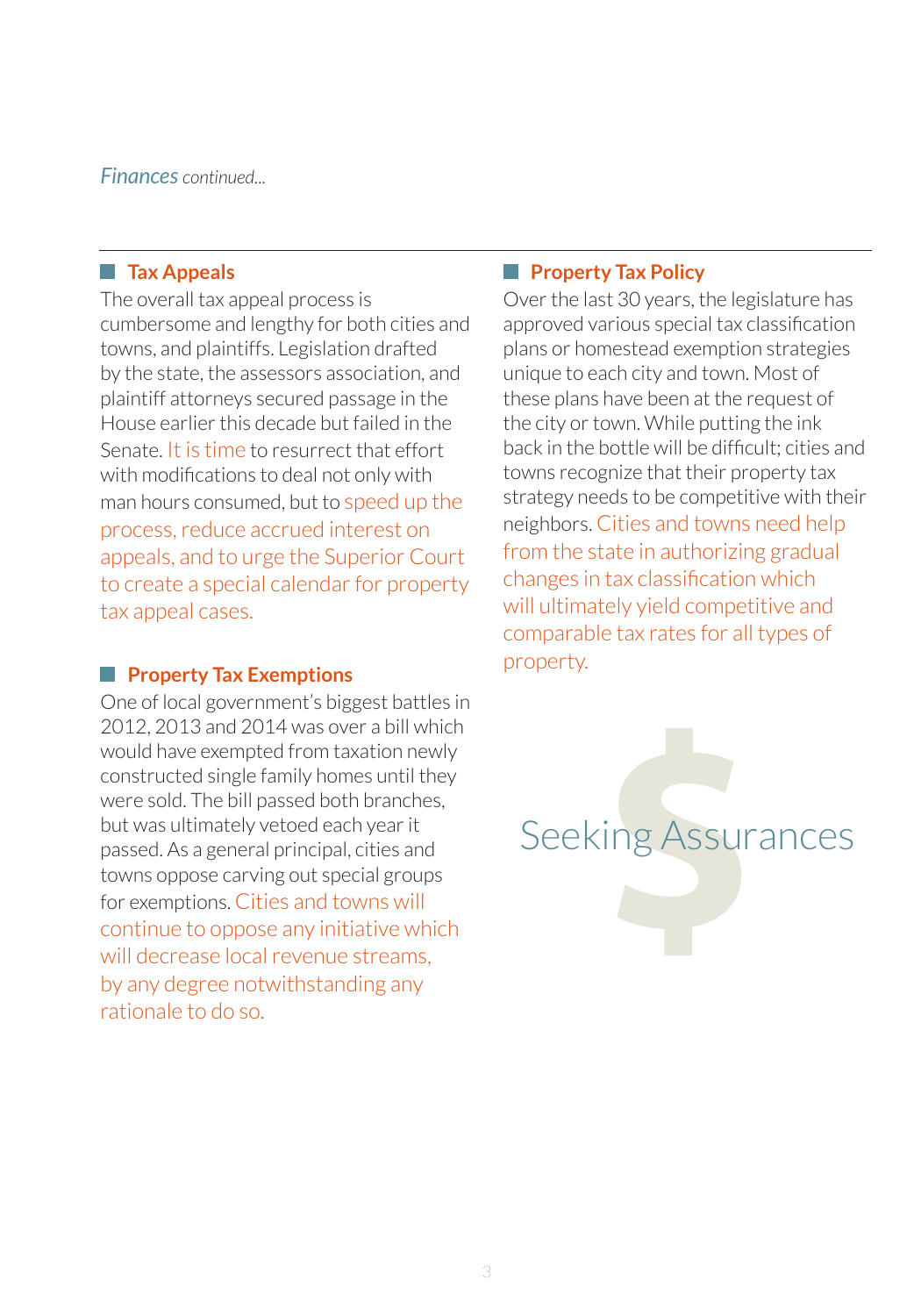*Finances continued...*

#### **Motor Vehicle Tax**

Legislation to modify the valuation method of motor vehicles for tax purposes has been introduced over the last several sessions. While recognizing that the current valuation method generally results in valuations that exceed the market value of vehicles, the change to values proposed (absent the authority to change tax rates) would result in a loss of municipal excise tax revenues of between \$40 million and \$50 million annually.

There have also been concerns expressed during the election campaign about high tax rates in some cities and towns and the varied exemption amount (from \$500 and up) applied in different cities and towns. This is another sins of the past issue which we recognize needs to be addressed. We are ready to be a participant in a solution. But once again, the solution can not be a budget buster for cities and towns.

We seek assurances that state leaders will carefully examine both sides of the issue and recognize the revenue foundation that the car tax now provides.

#### **Property Taxes**

Cities and Towns are highly reliant on the property tax. This partially reflects a history in the Northeast that limits other taxes (such as local income or sales taxes). Notwithstanding this high reliance, cities and towns have been responsible participants in complying with the 4% tax cap instituted in 2006. Exceptions have

been requested and granted in limited extraordinary circumstances usually as a result of significant losses in state aid, yet for the last three years, the property tax levy has increased by under 2% each year; 1.64% for FY 2015, 1.87% for FY 2014, and 1.73% for FY 2013. There remain some significant challenges to municipal leaders in a number of tax policy areas.

#### **Gambling**

The introduction of gambling in Massachusetts over the next several years will have serious consequences for state finances. The state's five year financial projection forecasts that lottery receipts, even with the advent of table games at Twin Rivers, will decline from \$384.5 million in FY 2015 to \$265.9 million in FY 2019. Most of this decline will occur from FY 2016 to FY 2018 and is dependent on the timing and location of Massachusetts facilities. Half of our state's structural imbalance in the forecast is driven by the decline in lottery revenues. Any solution to the state's long term fiscal problems, driven by the decline in lottery receipts, and which relies on decreases in state aid and a resulting increase in property taxes, is unacceptable to taxpayers. Cities and towns seek assurances that the state's answer to declining lottery revenues will not be cuts in state aid.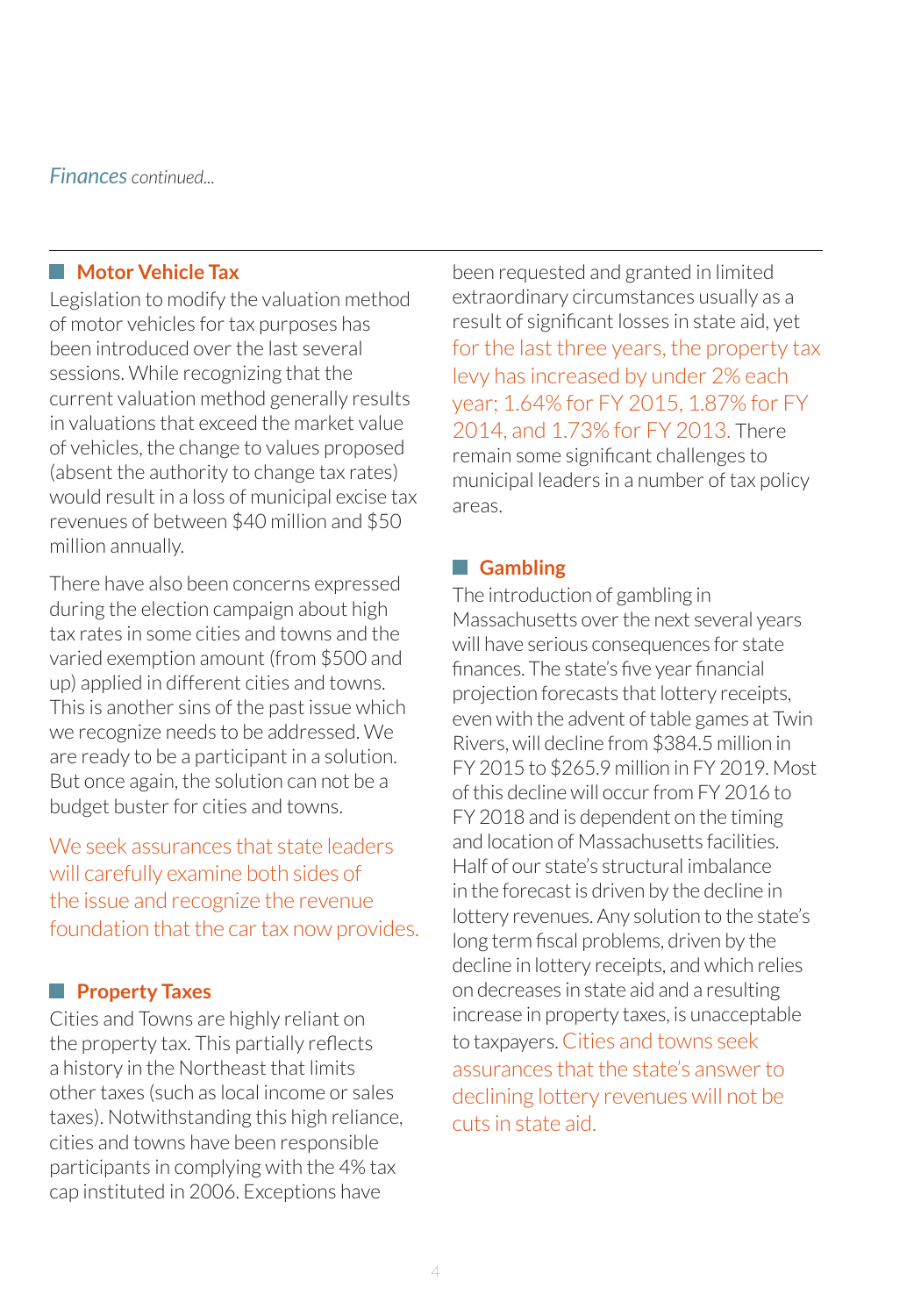# Jversight of Cities and Towns

#### **Budget Commissions**

As the recession bottomed out, several cities were in such dire financial straits that a new act was passed that created a state oversight framework for troubled cities. The driving forces creating near insolvency were cuts in state aid and stock market losses in pension assets. This mechanism has been used in Central Falls, East Providence, and Woonsocket. Municipal officials objected to the details of the act but not the need. In particular, there is lack of clarity on the continued responsibilities of CEO's and Councils during oversight and there is an imbalance in the determination of when oversight will end. Local leaders seek clarity in these issues.

#### **Shared and Regionalized Services**

There have been a number of initiatives to encourage or force cities and towns to share, regionalize or standardize services. Some of these ideas, cities and towns support; some they do not. They range from a standardized or pooled health insurance plans (some of this has happened), to regional dispatch or combined fire/police dispatch, to merged property tax collections, to combining school/municipal functions, to a uniform Chart of Accounts for financial reporting. Municipal officials enthusiastically support all such local efficiencies, but are opposed to any mandate on cities and towns to regionalize or share services when such mandates violate home rule principles as embedded in the state's constitution.

#### **Collective Bargaining and Shared Services**

A major roadblock to executing shared services opportunities is the difficulty of merging employee groups which prior to regionalization were represented by one bargaining group and will be transferred to another with different compensation and working conditions. Another major problem is the decision making authority of unaccountable arbitration panels to thwart any efforts to share or regionalize services. Cities and towns need modifications to our labor laws to remove these roadblocks from the purview of arbitration panels and the RI State Labor Relations Board.

Seeking Assurances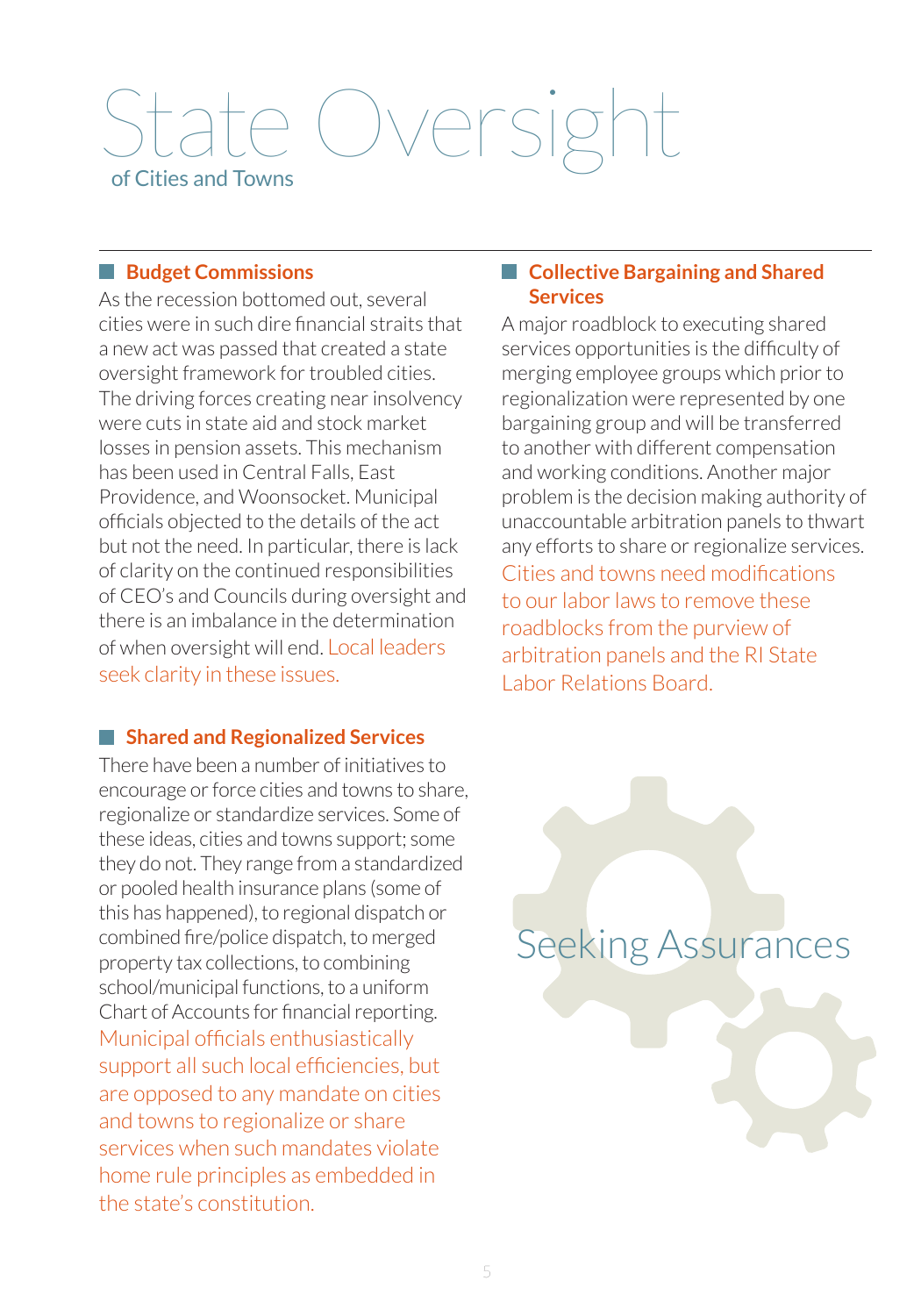State Oversight *continued...*

#### **Waste Disposal**

The Resource Recovery Corporation continues to bring to local officials attention the limited useful life of the Central Landfill and the modest tipping fees now charged cities and towns. We are currently working with them on this subject. Cities and towns will object to pay-as-you-throw (PAYT)as the only solution to the landfill problem and seek assurances from the Governor and General Assembly that they have an open mind on the right solution to extending the life of this valuable resource.

#### **Bureaucratic Overhead**

While most cities and towns are grateful for the continued commitment to the school funding formula, there is great concern over the overhead and multitude of tasks required to apply for school construction and technology aid. The process seemingly never ends and while RIDE supports the process as one that is necessary to assure accountability and reduce costs, our cities, towns, and school districts believe modifications are necessary to create cost effective programs accompanied by a restored financial commitment from the state.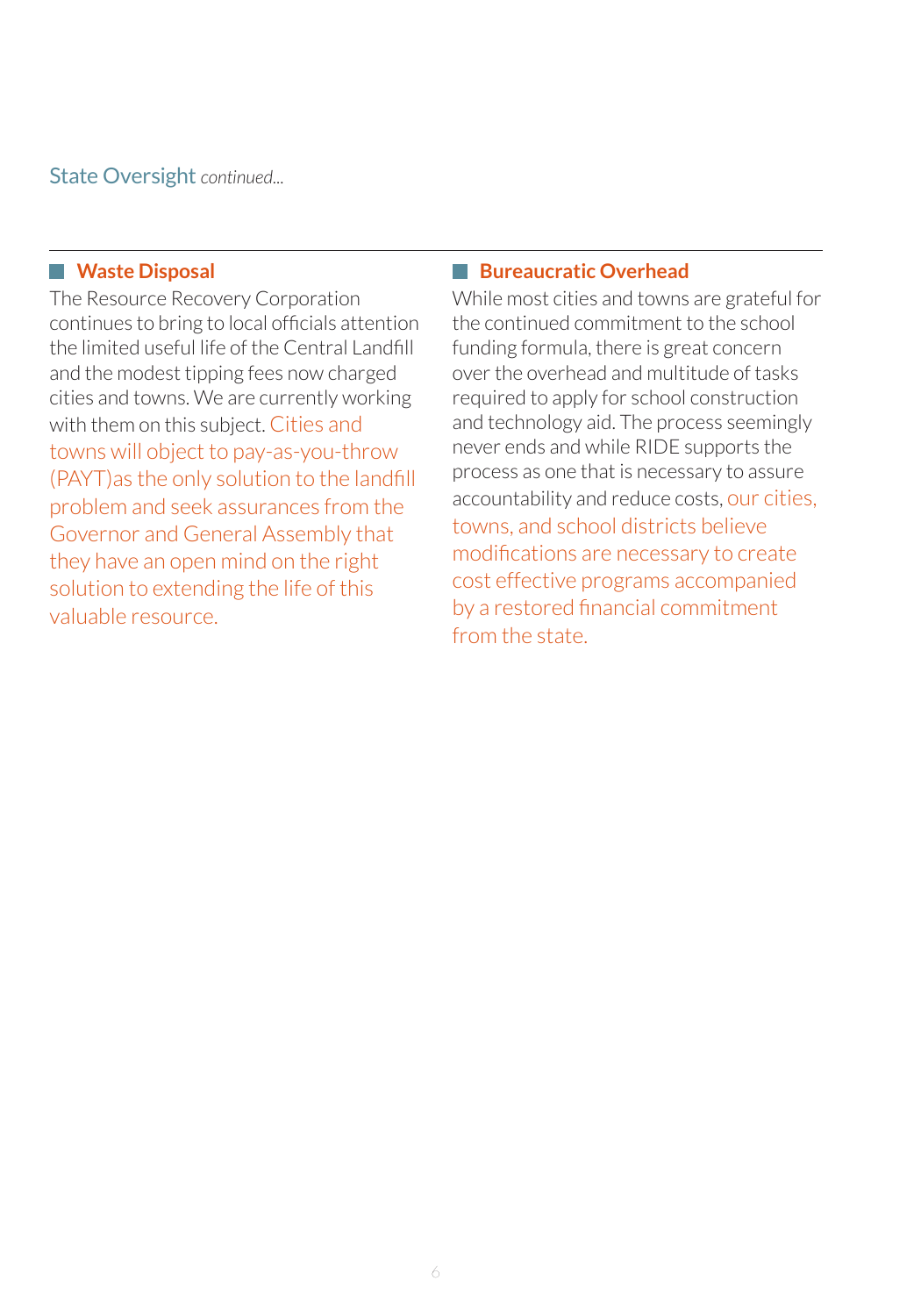# Public Sector Labor Relations

#### **Scope of Bargaining**

Like thirty-seven (37) other states, Rhode Island has enacted public sector collective bargaining laws and in Rhode Island, these important statutes exist for every group of employee working for either the state or its thirty-nine cities and towns. Rhode Island's laws, however, unlike the collective bargaining laws in the other thirty- six states, do not provide for a statutory "scope of bargaining" which sets forth those issues which **must** be bargained for, those which may be bargained for if the parties mutually agree to do so, and those subjects which are **prohibited** and cannot be collectively bargained for. R.I. public sector bargaining laws for all groups of municipal employees and our school teachers should provide for a statutory "scope of bargaining" provision which would protect the inherent managerial rights of cities and towns and school districts to direct and control their workforces. Cities and towns look for support to achieve reasonable limitations on the scope of bargaining.

#### **Binding Arbitration**

Binding arbitration, as a means to resolve public employee contractual disputes for local firefighters and police officers represents a fundamental violation of local decision-making authority. It cedes basic budgetary decision-making authority to an un-elected, unaccountable, and outside third party. Local government officials oppose any enactment of binding arbitration of any form for school teachers or groups of municipal employees because

## Seeking Assurances

it would take essential spending decisions out of the hands of elected local officials and instead allow outside arbitrators to determine salaries and benefits of local government employees. Municipal officials applaud our new Governor on her commitment to oppose expanded binding arbitration, and they are grateful for the General Assembly's collective wisdom in the past to oppose binding arbitration for teachers and other municipal employees.

#### **Evergreen Contracts**

Municipal officials are staunchly opposed to enactment of labor contract extensions known as "Evergreen" contracts for any group(s) of municipal or school employees. Automatic statutory contract extensions can codify, possibly in perpetuity, onerous and costly labor contract provisions which are not responsive to rational changes in the way services are now delivered.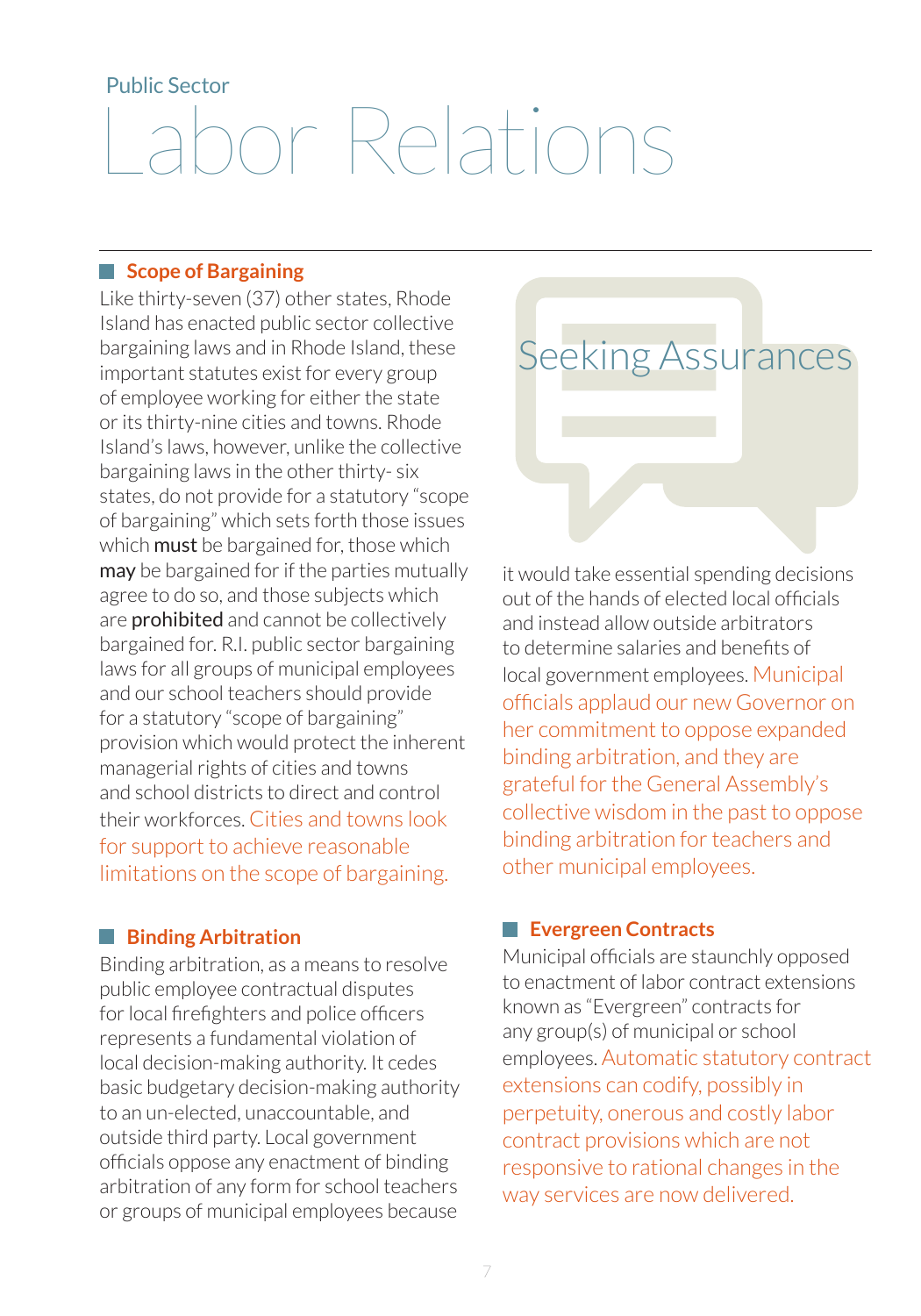Labor Relations *continued...*

#### **Management Rights**

City and town officials believe state law needs to affirm that municipal charter provisions may limit an arbitrator's decision on labor contract language which conflicts or contradicts certain management rights contained in a charter or ordinance. The overriding responsibilities of elected municipal officials to the citizens of their communities necessitates that the law recognize and define a set of inherent management prerogatives that are not subject to collective bargaining or binding arbitration and which may not be restricted by any provisions of a collective bargaining agreement.

#### **On-the-Job Injuries**

Municipal officials believe that the statutory IOD program for public safety employees should be amended to ensure that those defined as qualified, uniformed members of our public safety departments should be the only eligible recipients of benefits under RIGL 45-19-1.

#### **Cadillac Tax**

Beginning in 2018, under the Affordable Care Act (ACA), employers will be charged an excise tax on health benefits which exceed a certain threshold. The League believes that many existing municipal health insurance plans will be subject to the tax. The Governor and Legislature need to assist cities and towns in consummating a unified health insurance plan design (which may also apply to teachers and state employees) which will avoid the tax consequences of the ACA. There will be an additional benefit of ease of administration and fairness.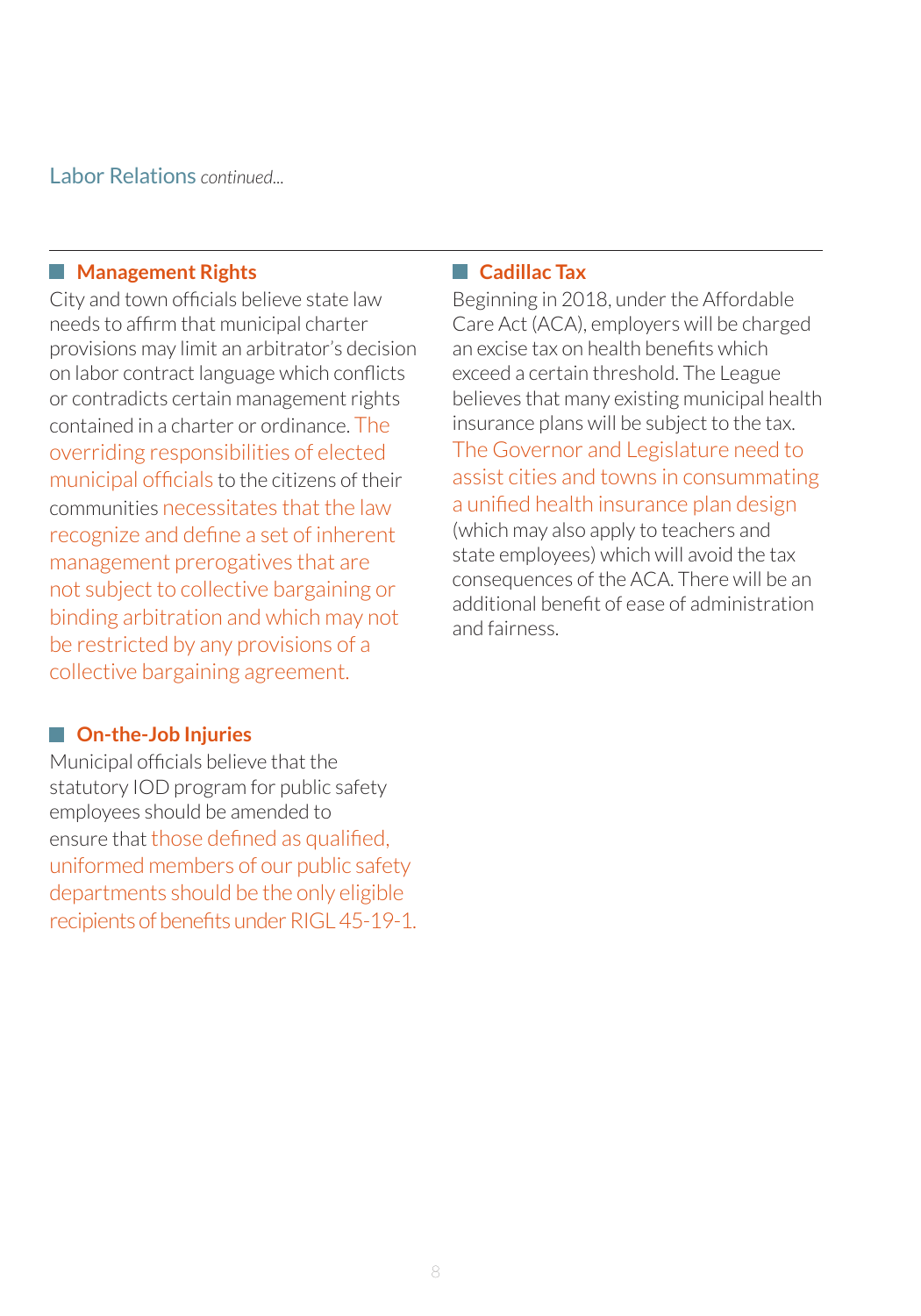# **Municipal** Retirees

#### **State administered pension reform**

State pension reform was enacted in 2011. The first result for cities and towns was that employer contributions for participants in MERS as well as all teachers, which would have increased because of reduced investment return assumptions, were moderated to levels that approximated contributions that existed before pension reform. The mediated settlement would have preserved most of the savings with some modest increases in employer contributions. Police public safety retirees rejected the mediated settlement. There remains speculation that a settlement is in the works. The League has concern that the settlement will create a disproportionate additional burden on MERS units of government with public safety retirees and active employees. The League will object to any settlement which targets and accedes to improved benefits and increased employer costs for municipal retirees. Local officials seek assurances from the Governor and legislature that pension litigation will not be settled on the back of cities and towns.

## Seeking Assurances

#### **Locally administered pension reform**

The state pension reform act included one section which focused on locally administered plans. This section created a study commission to address the problems of private municipal pension plans. Our members have worked cooperatively with the study group to devise strategies for improving the health of these plans. We are ready to continue that effort both for pensions and other post employment benefits.

Cities and towns need help from the state in executing the changes necessary just as the state acted to modify benefits for its employees and teachers in 2011.

#### **Retiree Health Insurance**

Similar to pension commitments, decisions on retiree health insurance were made when costs were relatively modest. After decades of near double digit medical cost increases, these presumed guarantees on plan design and lack of participation by retirees are unsustainable. Once again, our cities and towns support a state initiated benchmark which provides a foundation for municipalities to modify plan design and require retiree participation in health care costs. Such authorization should allow municipal employers to modify plan design and employee participation such that benefits for retirees are no better than health benefits received by active employees.